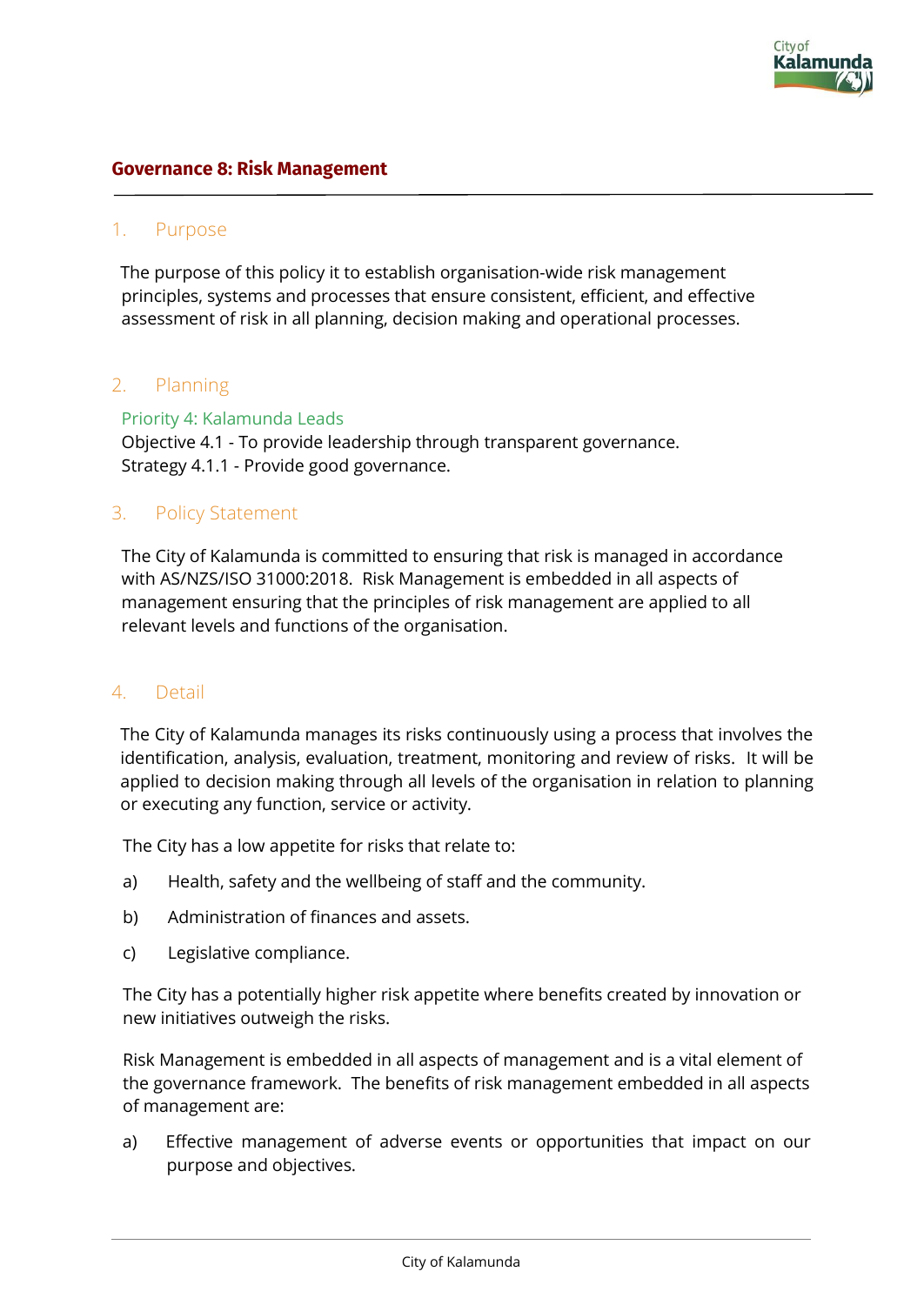- b) Ability to make informed decisions regarding management of potential negative effects of risk and take potential advantage of opportunities.
- c) Improved planning and performance management processes enabling a strong focus on core business service delivery and implementation of business improvements.
- d) Ability to direct resources to risks of greatest significance or impact.
- e) Improvement in culture of the organisation enhancing staff capacity to understand their role in contributing to the achievement of objectives.
- f) Greater organisational objectives.

## 5. Community Consultation

Whilst no direct community consultation was undertaken regarding risk management, extensive internal consultation is undertaken via the City's Leadership Team and subject to review by the Audit and Risk Management Committee.

### 6. Governance

The City's Integrated Risk Management Plan has been established in accordance with AS/NZS/ISO 31,000:2018.

The Audit and Risk Committee has a key role governed by the Local Government Act 1995, Local Government (Audit) Regulations 1996. This role is to provide guidance and assistance to the local government as to the carrying out of its functions in relation to audits, the appointment of external auditors, review of reports given to it by the CEO, review the Annual Compliance Return and consider the CEO biennial reviews of the appropriateness and effectiveness of the local government's systems and procedures in regard to risk management, internal control and legislative compliance.

Risks will be regularly reviewed and reported through the Council's Audit & Risk Committee.

## 7. Measures of Success

The success of this policy will be measured through:

- a) A year on year comparison of the City Risk Profile
- b) Annual reviews of the City Integrated Risk Management Plan by Council.